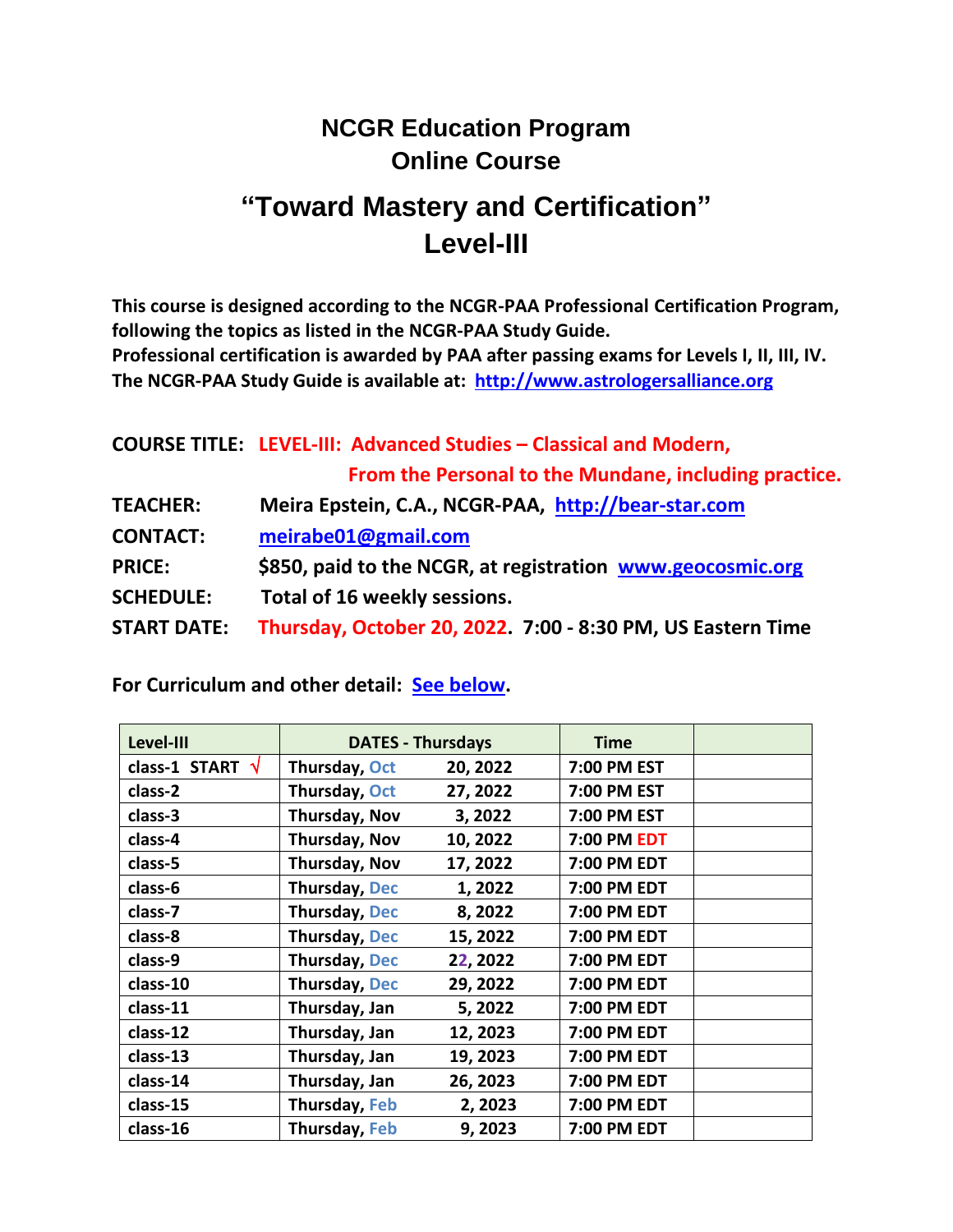## **Online Webinar Technology**

**Online, live and interactive audio-visual classes, using Zoom webinar technology.** 

- **- Prior to each session the students receive a link to connect to the online session.**
- **- The class sessions are recorded and students get a copy after each session.**
- **- Students should use a headphone to prevent echo situation.**

## **Study**

**During the course, students receive instructions & reference material as well as assignments. It is the students' responsibility to practice extensively on their own, in addition to class time, in order to ensure their success.** 

**See Detailed Curriculum & Suggested Book List Below.**

## **Before the Course Starts, Students Must Obtain:**

- **1) CALCULATOR - Casio Scientific:** *CASIO***-***x***-***###* **series (for sexagesimal calculations) Recommended – get on Amazon: <https://goo.gl/8B1fN4>**
- **2) THE AMERICAN EPHEMERIS Midnight by Neil Michelsen. 1900-2000 (20th century) 2000-2050 (21st century)**
- **3) TABLE OF HOUSES The Michelsen Book of Tables (Placidus Houses)**

## **Curriculum**

## **Be advised that PAA Level-III Testing is done in Two Parts –**

| 1. Proctored Sit-Down Test | (similar to L-I & L-II, multiple choice, etc.) |
|----------------------------|------------------------------------------------|
|                            |                                                |

**2. Take-Home Test (write 2 papers on Mundane and on Electional astrology)**

**Students must pass Part-1 of the test before taking Part-2 Take-Home test. See the NCGR-PAA Study-Guide for more detail.**

## **Important**

**The scope of material for Level-III is vast, the topics are varied and advanced, and for many students some of these may be new altogether.** 

**Every effort will be made to provide all the necessary information for the exam.**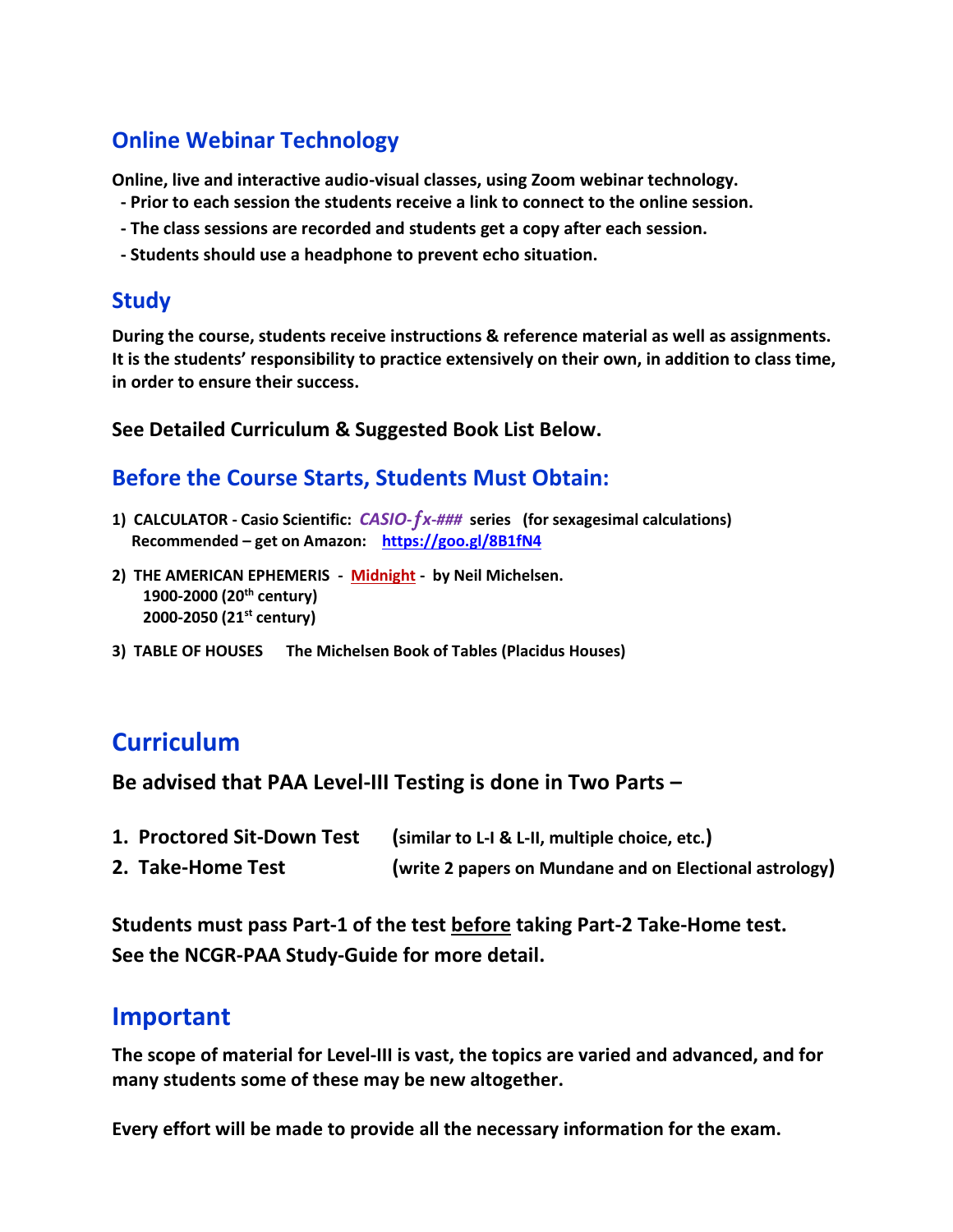**Yet, students are advised to familiarize themselves with all the topics listed below, before the course begins.**

## <span id="page-2-0"></span>**This Online Course Covers the Following Topics:**

- **1. Horary**
- **2. Electional**
- **3. Synastry**
- **4. Solar Return**
- **5. Classical Astrology**
- **6. History**
- **7. Vedic**
- **8. Chinese**
- **9. Mesoamerican**
- **10. Mundane**
- **11. Midpoints, 90 & 360 degree Dials**
- **12. Astronomy - review**

#### **A Suggested Book List & Other Resources are Provided Below.**

## **CURRICULUM TOPICS IN DETAIL**

#### **Horary**

**Definition** Time and location of the question Clarifying the question – Yes/No The kind of questions that can be asked/answered - Valid and invalid questions Prohibitions against Judgement The Significators Derived Houses – Turning the chart Questions that can be asked per the 12 Houses Perfection – Getting a 'Yes' answer The role of the Moon as a co-significator Aspect dynamics – what was, what is, what's coming to pass Planet dynamics – additional conditions on the way to perfection Significator Condition – Dignity / Debility **Timing** The special effect of the Angular Houses and the End of the Matter

#### **Electional**

Definition and Purpose The kind of events that can be elected Timing considerations – what constitutes a beginning Choosing the Significators – Houses and Planets

**NOTE: Assignments will be given throughout the course, for practice and reinforcement of the material.**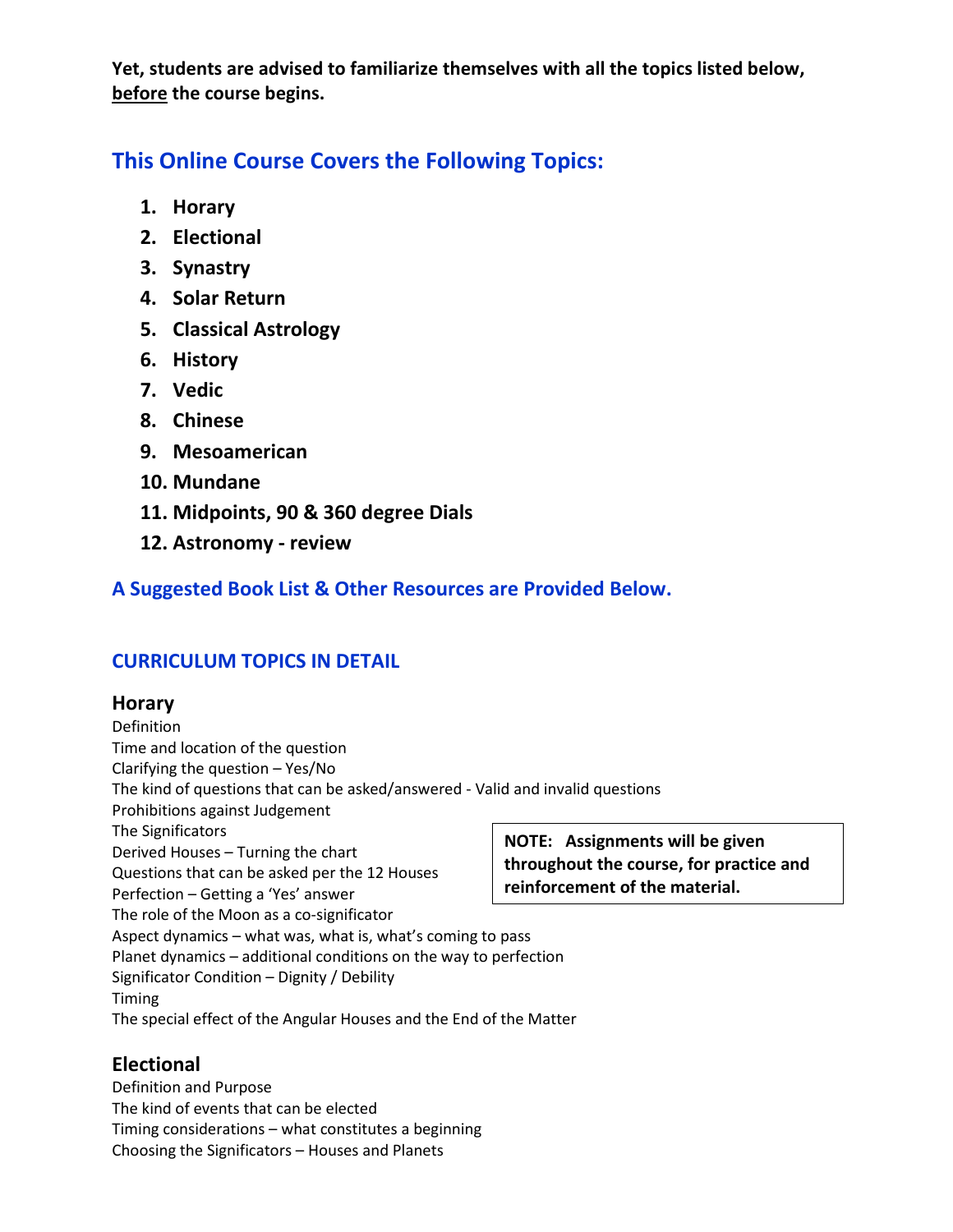Aspect & Sign Dynamics – making it last Connections to the chart of the Native (Natal and Directions) **Assignment:** Elect – start of a business, get married, buy a house/property, travel for business/pleasure

### **Synastry**

The basic approach – what is being compared The methods The individual Natal chart: assessment of relationship needs and patterns Synastry – compatibility and attraction across the natal charts The Composite chart – Definition, Calculation Methods & Delineation: (1) Midpoint composite, (2) Midpoint composite with Derived Asc, (3) Davison The role of the different planets and their combinations in Relationship Progressed Composite calculation Timing of the relationships **Assignment:** using the above considerations, write a brief description of the relationship per a given couple.

### **Solar Return**

Definition and calculation of the SR chart Location considerations – natal, place of residence or travel The importance of the SR as a forecast tool Assessing the SR on its own vs. comparison with the natal chart Identify the focus for the year Integrating the SR with other forecast methods - Transits, Prog., Solar Arc. Precessed vs. Non-Precessed SR Timing of events by the SR **Lunar Return** – compare with Solar Return – duration & effect

**Assignment:** per a given natal chart, assess the main message contained in the SR chart for a given year

## **Classical Astrology**

Classical concepts, tools and terminologies, such as: Planetary Conditions: Essential Dignity-Debility. Peregrine. Joy. Phase: Oriental-Accidental Planetary Role: Almuten, Hyleg, Dispositor & Final Dispositor Aspects: Anticia, Partile-Platick, Sinister-Dexter, Applying-Separating Timing: Chronocrators (Time Lords). Profection, Firdaria, other…. Charts & their Uses Ingress, Decumbiture, Radical

## **History of Western Astrology**

History of Western Astrology – overview of the periods and the transmission of knowledge Differences and developments from one era to the next Who & What: Important historical names and their contributions **Assignment:** Explore your favorite era to discover famous astrologers and what they are known for

## **Vedic**

The fundamentals concepts of the Vedic system The Sidereal Zodiac and the *Ayanamsa*. How to convert a chart from Tropical to Sidereal Compare Sidereal vs. Tropical charts The Vedic planets House systems The Divisional chart - *Navamsa* The *Nakshatras* (lunar mansions) and the *Dasa* system in forecast Vedic terminologies to become familiar with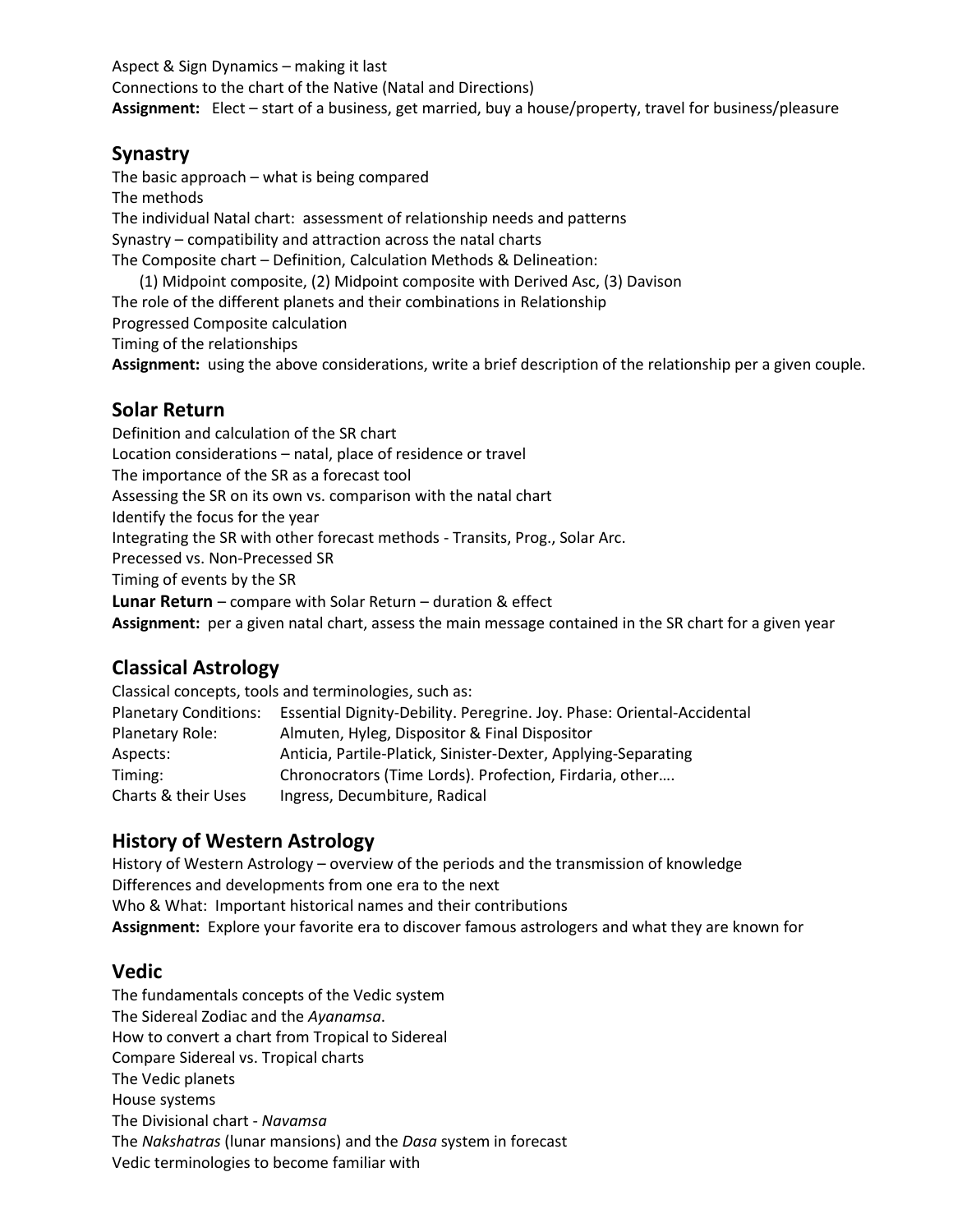Summary of Differences & Similarities with Western Astrology Names to remember

#### **Chinese**

The important basic concepts The Five Elements The fundamentals of the Chinese Calendar How these are used as a system of Divination Planets & Lunar Mansions measured against the Equator Comparing to Western Astrology

#### **Mesoamerican (Mayan)**

Fundamentals and basic concepts. The Year and the Calendar The special place of Venus

#### **Mundane**

Definitions and the scope of investigation History - How the concept of mundane astrology developed (who/when/where) Tools and techniques - overview Defining the "inception chart" Event Analysis - which charts to use Ingress chart, Eclipses and Lunations The modern planets as generational indicators Cycle theory and Transits of the Outer Planets The Jupiter-Saturn Great Conjunction cycle and its historical significance Signification of Houses & Planets in the Mundane Chart Information sources How to write a Mundane Paper **Assignment:** practice writing a paper on a mundane event

## **Midpoints, 90**° **& 360**° **Dials and Planetary Symmetry**

**NOTE: These dials originated in the Uranian System – The Hamburg School, 1928. Midpoints also originate from the Hamburg Schools, but have reached mainstream recognition. The dials facilitate midpoint work and can be used on their own in general astrology.**

Introduction to Uranian Astrology The features of the 360° and the 90° dials Comparing the 360° with the 90° dials The Dials as a tool and as a concept Symmetry & Planetary Pictures (90 & 360) Using the dials for easy visual Planetary Pictures work Forecast work made easy Using the Dial to find the Lot of Fortune Midpoints: calculation, theory & interpretation Using the dial (90 & 360) for easy visual Midpoints work Using the dial (90 & 360) for easy visual Anticia computation

**NOTE: Per the 90 & 360 Dials – You may use your own, if you have them. More details will be provided in class. Class demonstration will be done using** *Nova Chartwheels* **software**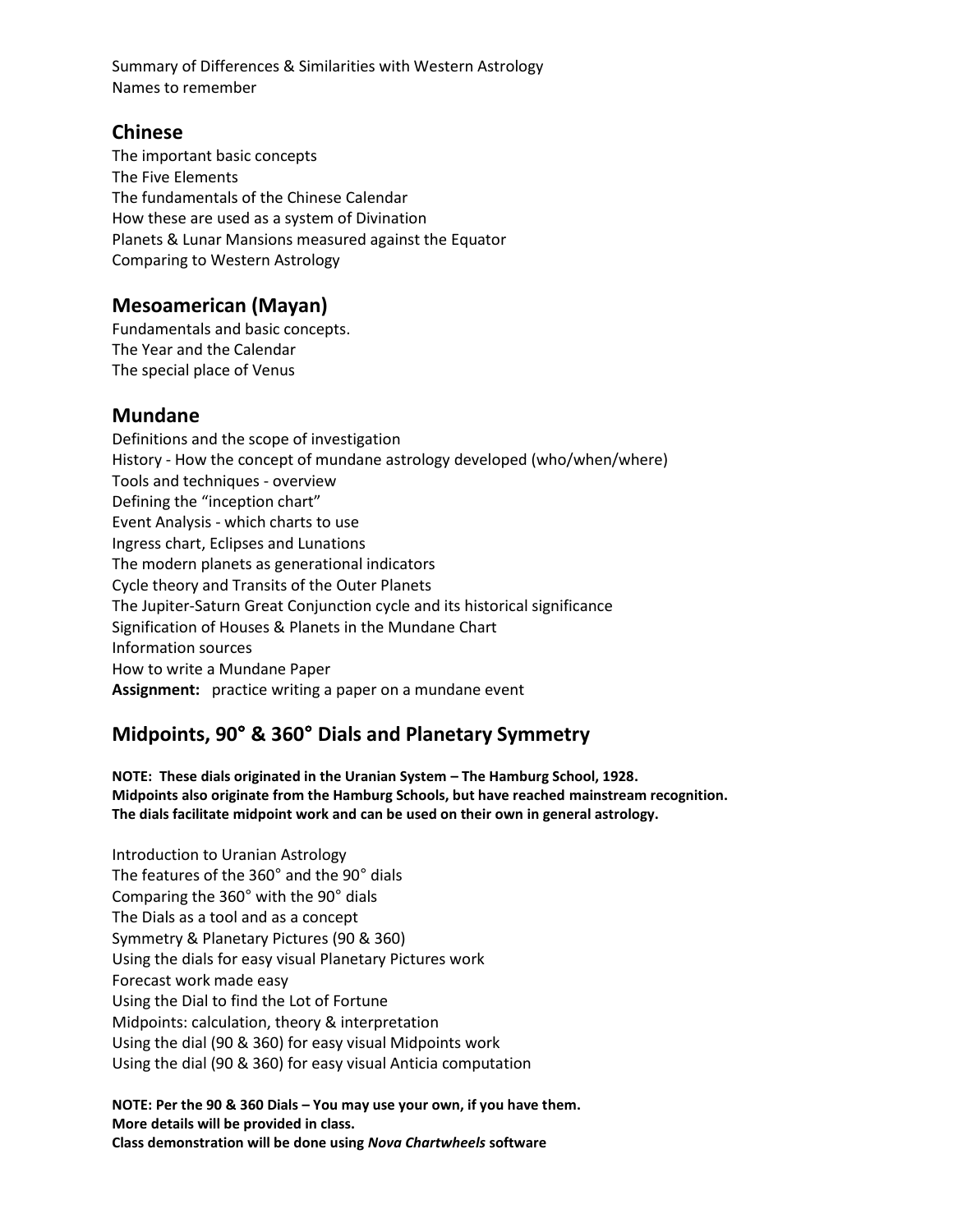## **Astronomy - Refresher**

Review of advanced as well as fundamental concepts and topics.

# **Suggested Books & Other Resources –**

## **THE ASTROLOGICAL LIBRARY Recommended for LEVEL-III**



#### **NOTE:**

**The following list is by no means the only source for the required Level-III topics. Yet, some of these are considered 'classics' in astrology, and should be familiar with. Needless to say – they all come from my own favorite collection. See more Bibliography in the NCGR-PAA Study Guide.**

#### **General**

**Horoscope Symbols** - Robert Hand

#### **Electional Astrology**

**Electional Astrology** - Vivian E. Robson **The Timing of Events, Electional Astrology** - Bruce Scofield. 1985.

#### **Horary Astrology**

**Christian Astrology** - William Lilly. 1647. **Horary Astrology and the Judgment of Events** - Barbara Watters **Simplified Horary Astrology** - Ivy M. Goldstein-Jacobson **Horary Astrology Rediscovered** - Olivia Barclay (based on Lilly) **Horary Astrology** - Robert DeLuce **Horary Astrology** - Anthony Louis

#### **Synastry**

**Planets in Composite** - Robert Hand

#### **Solar Return**

**Planets in Solar Returns -** Mary Shea **The New Solar Return Book of Prediction (revised edition) –** Raymond Merriman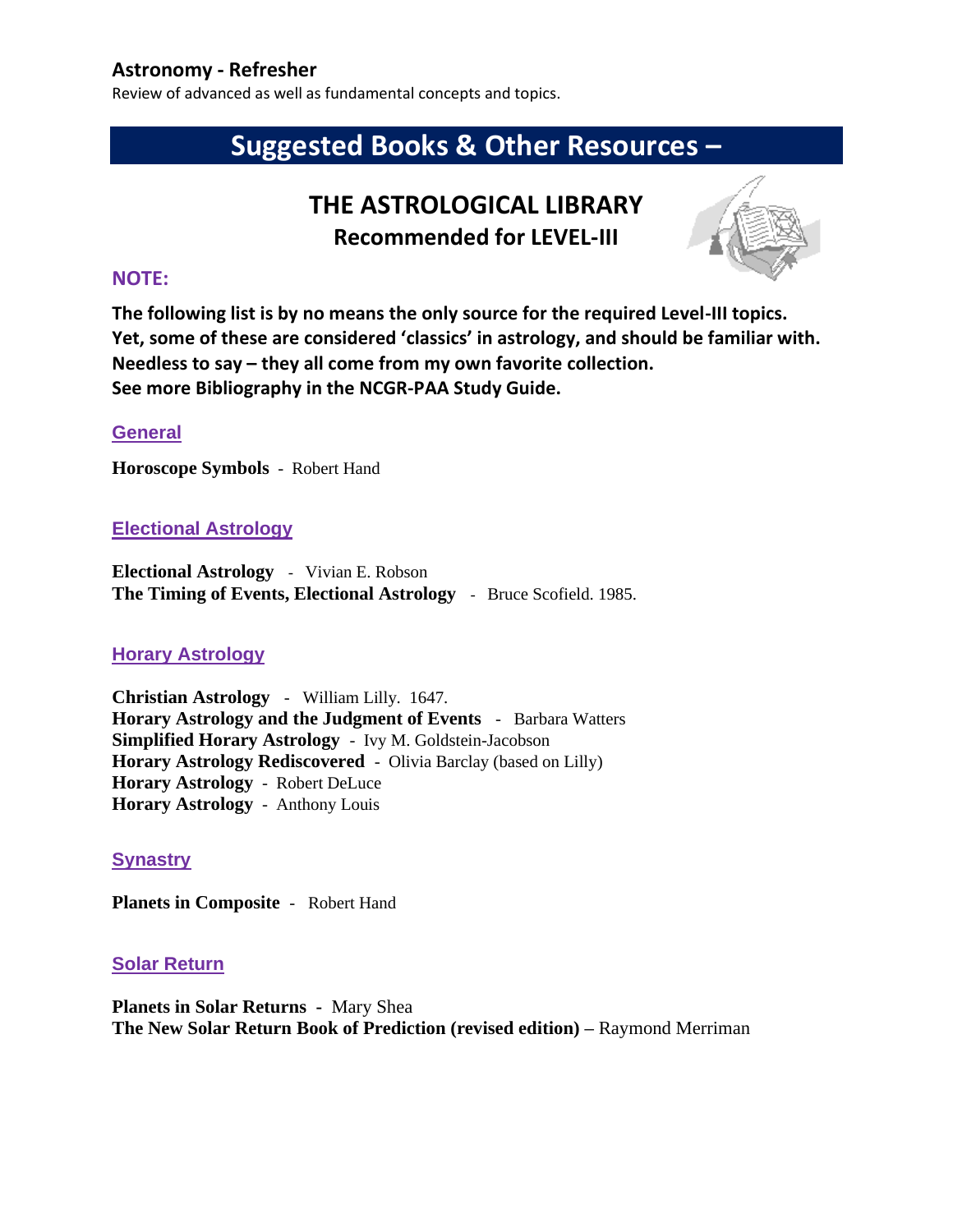#### **Forecast**

**Planets in Transit** - Robert Hand **Symbolic Directions in Modern Astrology** - Charles E.O. Carter **Transits - The Time of Your Life** - Betty Lundsted **Secondary Progressions** - Nancy Hastings **The Practice of Prediction** - Nancy Hastings **Prediction in Astrology** - Noel Tyl **The Technique of Prediction** - R.C. Davison

#### **Classical Astrology: Hellenistic, Arabic-Medieval, Renaissance**

**Project Hindsight Series of Ancient Texts** - Translated from Greek, Latin & Hebrew (Paulus Alexandrinus, Vettius Valens) **The Tetrabiblos** - **Claudius Ptolemy** (c. 150 C.E), Ashmand translation. **Carmen Astrologicum** - **Dorotheus of Sidon** (1st c. C.E) **Ancient Astrology Theory and Practice, Matheseos Libri VIII** - **Firmicus Maternus**, 4th c. **The Judgment of Nativities - Abu 'Ali Al-Khayyat** (7<sup>th</sup> c.) tr. James H. Holden. AFA **The Beginning of Wisdom** -- **Rabbi Avraham Ibn Ezra** (12<sup>th</sup> c.) Trans. Meira B. Epstein **The Book of Reasons -- Rabbi Avraham Ibn Ezra** (12<sup>th</sup> c.) Trans. Meira B. Epstein **The Book of Nativities -- Rabbi Avraham Ibn Ezra** (12<sup>th</sup> c.) Trans. Meira B. Epstein **Astrologica Galica – Books 18, 19, 21, 22, 23** - **Morin de Villefranche** (1583-1656) tr. J. Holden **Classical Astrology for Modern Living - Lee Lehman, Ph.D**, 1996. **The Houses - Temples in the Sky** - Deborah Houlding, 2006

#### **History, Astronomy, and General Interest**

**From The Omens of Babylon: Astrology and Ancient Mesopotamia** - Michael Baigent, 1994. **History of Horoscopic Astrology --** James Holden **Biographical Dictionary of Western Astrologers** - James Holden **Arabian Astrology --** James Holden **<http://cura.free.fr/xxv/23hold1.html> A History of Western Astrology** -- Jim Tester, 1987. **An Introduction to the History of Astrology** - Nicholas Campion. **History of Astrology** -- Rob Hand **<http://www.zodiacal.com/articles/hand/history.htm> Astrology & The Third Reich --** Ellic Howe (first published 1967) revised and expanded 1984. **William Lilly's History of His Life And Times - Written By Himself. Astronomy for Astrologers** -- John Filbey, Peter Filbey.

#### **Mundane Astrology**

**The Book of World Horoscopes** - Nicholas Campion **Mundane Astrology** - Michael Baigent, Nicholas Campion, Charles Harvey. **An Introduction to Political Astrology** - Charles E.O. Carter **The Jupiter/Saturn Conference Lectures** - Liz Greene & Stephen Arroyo. 1984. **The Outer Planets and Their Cycles - Astrology of the Collective** - Liz Greene, 1983. **Planetary \$tock Trading** - Bill Meridian **Standard and Poor 500** - Carol S. Mull